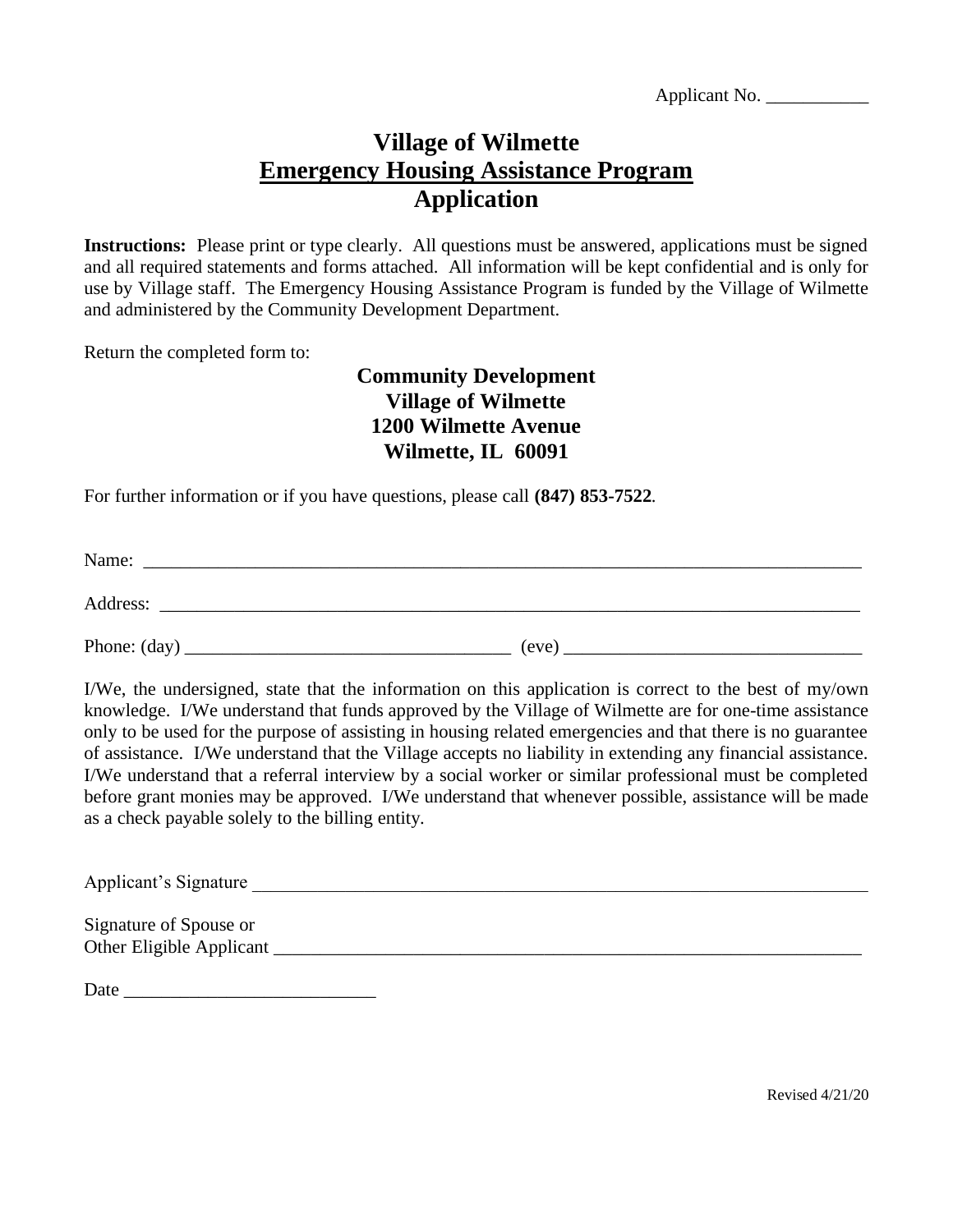#### I. **DESCRIPTION OF REQUEST**

Please describe the nature of your housing emergency request. Please include information on type of emergency, anticipated solution, estimated amount of assistance, and estimated time frame of emergency situation.

 $\Box$  Please check here if a separate letter is attached.

| I am requesting (circle and include address of payee) |  |                                                                 |  |
|-------------------------------------------------------|--|-----------------------------------------------------------------|--|
|                                                       |  | rent mortgage utility hotel moving emergency repairs assistance |  |
|                                                       |  |                                                                 |  |
|                                                       |  |                                                                 |  |

#### II. **HOUSEHOLD INFORMATION**

Please include only those household members who will benefit by the assistance. A minimum of one year of residency is required; however, this may be waived at Village staff's discretion. Please explain any deviation from this requirement on page 4.

b. age of other members of the household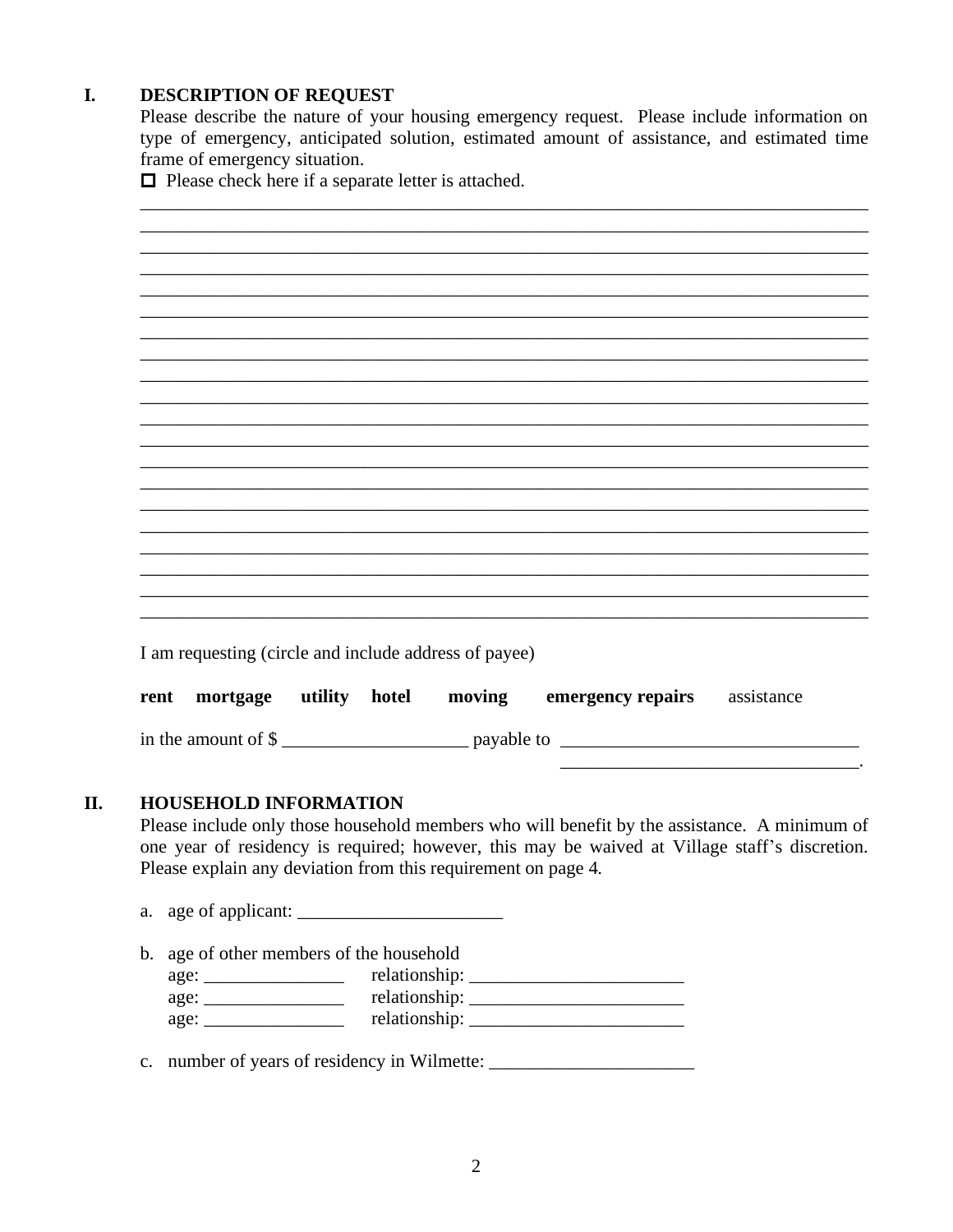### **III. GROSS INCOME**

Please attach the federal and state tax returns and verification forms as listed below. If unable to supply supporting documentation, please explain on page 4.

| $\square$ Salaries, Wages, and Commissions Received<br>Attach copies of W-2 forms for verification.                                                                                                                                                                                                            |                                                                                                                                                                                                                                                                                                                     |
|----------------------------------------------------------------------------------------------------------------------------------------------------------------------------------------------------------------------------------------------------------------------------------------------------------------|---------------------------------------------------------------------------------------------------------------------------------------------------------------------------------------------------------------------------------------------------------------------------------------------------------------------|
| $\Box$ Social Security Received<br>Attach copy of Social Security form SSA-1099.                                                                                                                                                                                                                               | $\frac{1}{2}$ $\frac{1}{2}$ $\frac{1}{2}$ $\frac{1}{2}$ $\frac{1}{2}$ $\frac{1}{2}$ $\frac{1}{2}$ $\frac{1}{2}$ $\frac{1}{2}$ $\frac{1}{2}$ $\frac{1}{2}$ $\frac{1}{2}$ $\frac{1}{2}$ $\frac{1}{2}$ $\frac{1}{2}$ $\frac{1}{2}$ $\frac{1}{2}$ $\frac{1}{2}$ $\frac{1}{2}$ $\frac{1}{2}$ $\frac{1}{2}$ $\frac{1}{2}$ |
| $\Box$ Pension and Retirement Funds Received<br>Attach copies of forms verifying this income.                                                                                                                                                                                                                  | $\mathbb{S}$                                                                                                                                                                                                                                                                                                        |
| $\Box$ Dividends and Interest Received<br>Attach copies of IRS form 1099 for verification.                                                                                                                                                                                                                     |                                                                                                                                                                                                                                                                                                                     |
| $\Box$ Cash Regularly Received From Others<br>Attach copy of statement from person(s) providing assistance.                                                                                                                                                                                                    |                                                                                                                                                                                                                                                                                                                     |
| Other (please explain): $\frac{1}{2}$ $\frac{1}{2}$ $\frac{1}{2}$ $\frac{1}{2}$ $\frac{1}{2}$ $\frac{1}{2}$ $\frac{1}{2}$ $\frac{1}{2}$ $\frac{1}{2}$ $\frac{1}{2}$ $\frac{1}{2}$ $\frac{1}{2}$ $\frac{1}{2}$ $\frac{1}{2}$ $\frac{1}{2}$ $\frac{1}{2}$ $\frac{1}{2}$ $\frac{1}{2}$ $\frac{1}{2}$ $\frac{1}{2$ |                                                                                                                                                                                                                                                                                                                     |
| <b>GROSS TOTAL INCOME</b>                                                                                                                                                                                                                                                                                      |                                                                                                                                                                                                                                                                                                                     |

### **IV. MONETARY ASSETS**

(not including home and car, as of date of application)

### $CASH$

Please include total amount including savings accounts, checking accounts, certificates of deposit, etc. Attach copies of appropriate bank, savings and loan, or money market statements. If unable to supply supporting documentation, please explain on page 4.

### $\square$  MARKETABLE SECURITIES

List each of these securities and their current total value in the space below.

|                        | # of Shares Name of Company<br><u> 1980 - Andrea Station, amerikansk politik (</u> † 1910) | <b>Total Value</b> |        |  |
|------------------------|--------------------------------------------------------------------------------------------|--------------------|--------|--|
|                        | <b>Total Marketable Securities</b>                                                         |                    | $\sim$ |  |
| $\Box$ Business Income |                                                                                            |                    |        |  |
|                        | $\Box$ Real Estate Other Than Residence                                                    |                    |        |  |
|                        | <b>TOTAL ASSETS</b>                                                                        | \$                 |        |  |